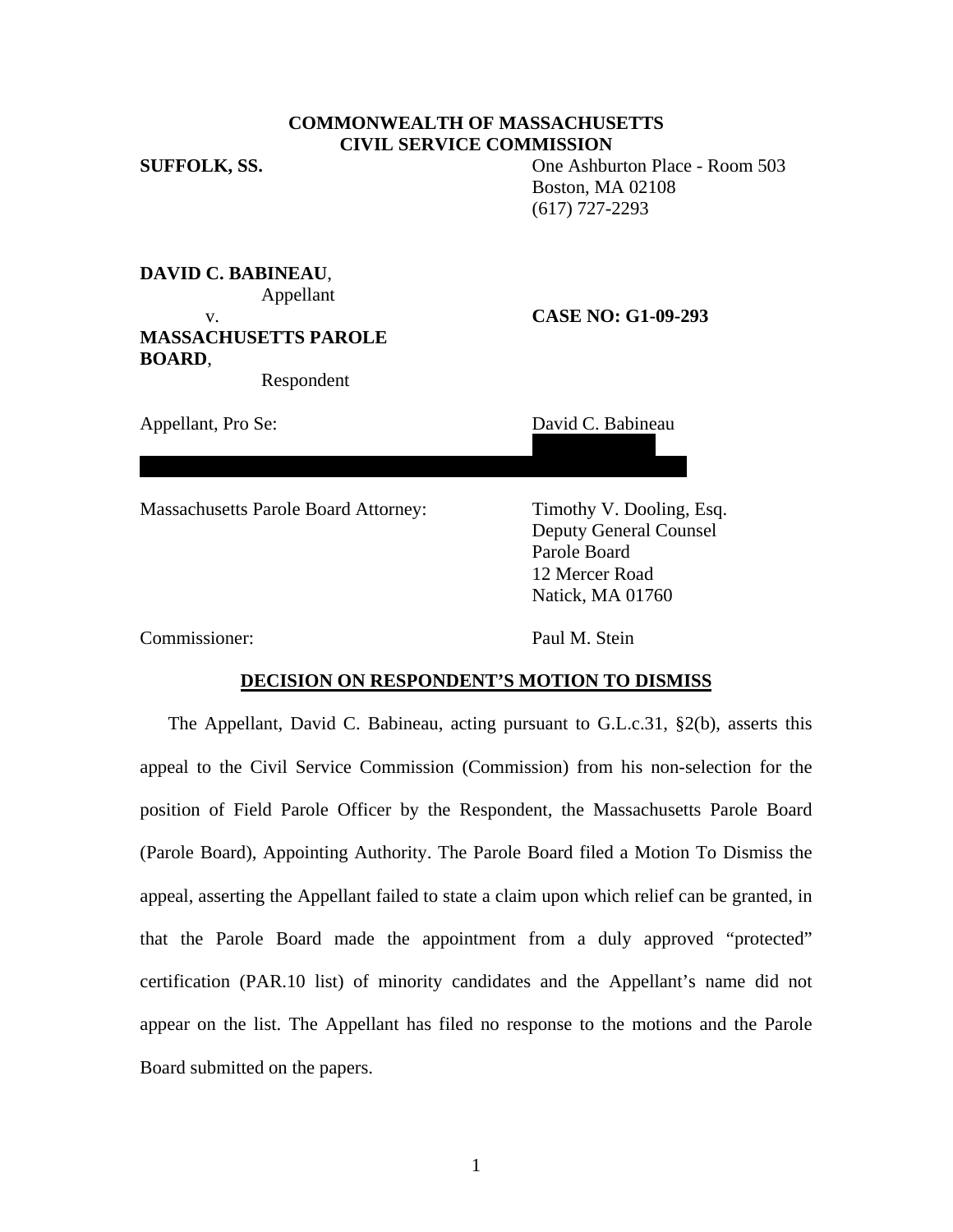# **FINDINGS OF FACT**

 Giving appropriate weight to the documents submitted by the Parole Board and inferences reasonably drawn from them, I find the following undisputed material facts:

1. On or about May 8, 2008, the Parole Board requested approval from the Massachusetts Human Resources Division (HRD) to hire a field parole officer from a group of minority candidates, in accordance with the provisions of HRD PAR.10. (*Respondent's Motion, Exhibit B*)

2. On or about June 20, 2008, HRD approved the Parole Board's request and issued Certification No. 2080584 to the Massachusetts Parole Board for appointment of one permanent full-time Parole Officer A/B (Field) pursuant to PAR.10. (*Respondent's Motion, Exhibits A thru E)*

3. Certification No. 2080584 was issued as two separate lists: (a) the "regular eligible list" (containing the names of all candidates who were eligible for appointment) and (b) the "protected list" (containing the names of those candidates qualified for appointment who met the definition of minority candidates pursuant to PAR.10. Although the "regular eligible list" was included as part of the Certification, under the procedures set out by PAR.10, HRD specified that selection of protected candidates must precede selection of non-protected candidates. (*Respondent's Motion, Exhibits A thru E*)

4. The name of the Appellant, David C. Babineau, appeared on the "regular eligible list" but not the "protected list" of Certification No. 2080584 as he is not a qualified minority. (*Respondent's Motion, Exhibits A & E*)

5. The Parole Board duly hired two minority candidates for the position whose names appear on the protected list. (*Respondent's Motion, Exhibits A, E, F, G*)

2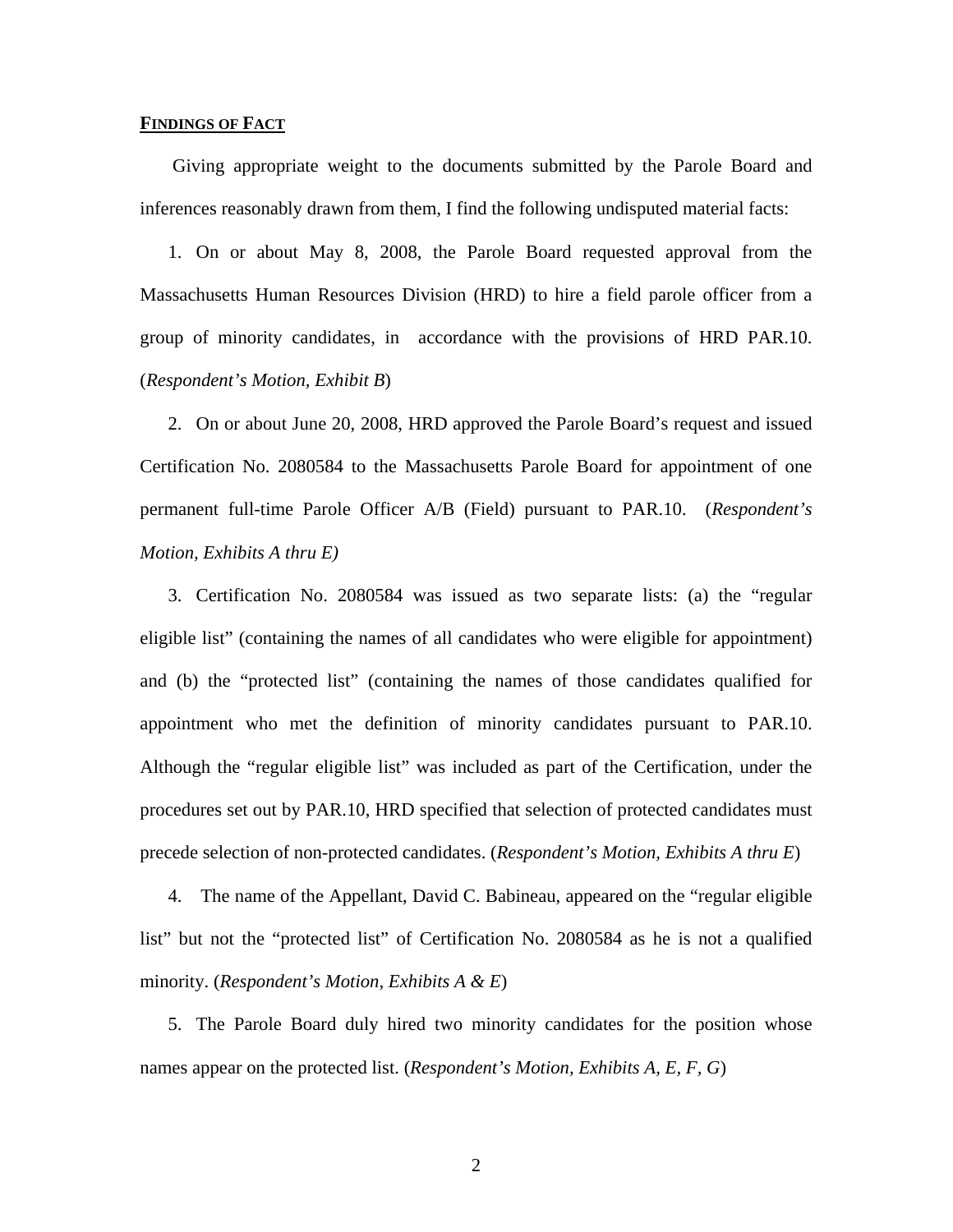#### **CONCLUSION**

### Applicable Standard on Dispositive Motion

The party moving for summary disposition of an appeal before the Commission pursuant to 801 C.M.R. 7.00(7)(g)(3) or (h) is entitled to dismissal as a matter of law under the well-recognized standards for summary disposition, i.e., when "viewing the evidence in the light most favorable to the non-moving party" (here, Mr. Babineau), the moving party (here the Parole) has proffered substantial and credible evidence that Mr. Babineau, has "no reasonable expectation" of prevailing on at least one "essential element of the case", and Mr. Babineau has not produced sufficient "specific facts" to rebut this conclusion. See, e.g., Lydon v. Massachusetts Parole Board, 18 MCSR 216 (2005). cf. Milliken & Co., v. Duro Textiles LLC, 451 Mass. 547, 550n.6 (2008); Maimonides School v. Coles, 71 Mass.App.Ct. 240, 249 (2008) See generally Iannacchino v. Ford Motor Company, 451 Mass. 623, 635-36 (2008) (discussing standard for deciding motions to dismiss); cf. R.J.A. v. K.A.V., 406 Mass. 698 (1990) (factual issues bearing on plaintiff's standing required denial of motion to dismiss)

# The Appellant Failure to State a Claim

The undisputed evidence has established that the Parole Board duly hired two minority candidates from a "protected list" certified by HRD in accordance with PAR.10 and that the Appellant's name appears on the "regular eligible list" but not on the "protected list". The procedures established for hiring from a PAR.10 protected list require that candidates on the "protected list", by definition, are placed ahead of all nonprotected candidates on the regular eligible list. Thus, ipso facto, the selection of two minority candidates for the position over the Appellant does not present any grounds for